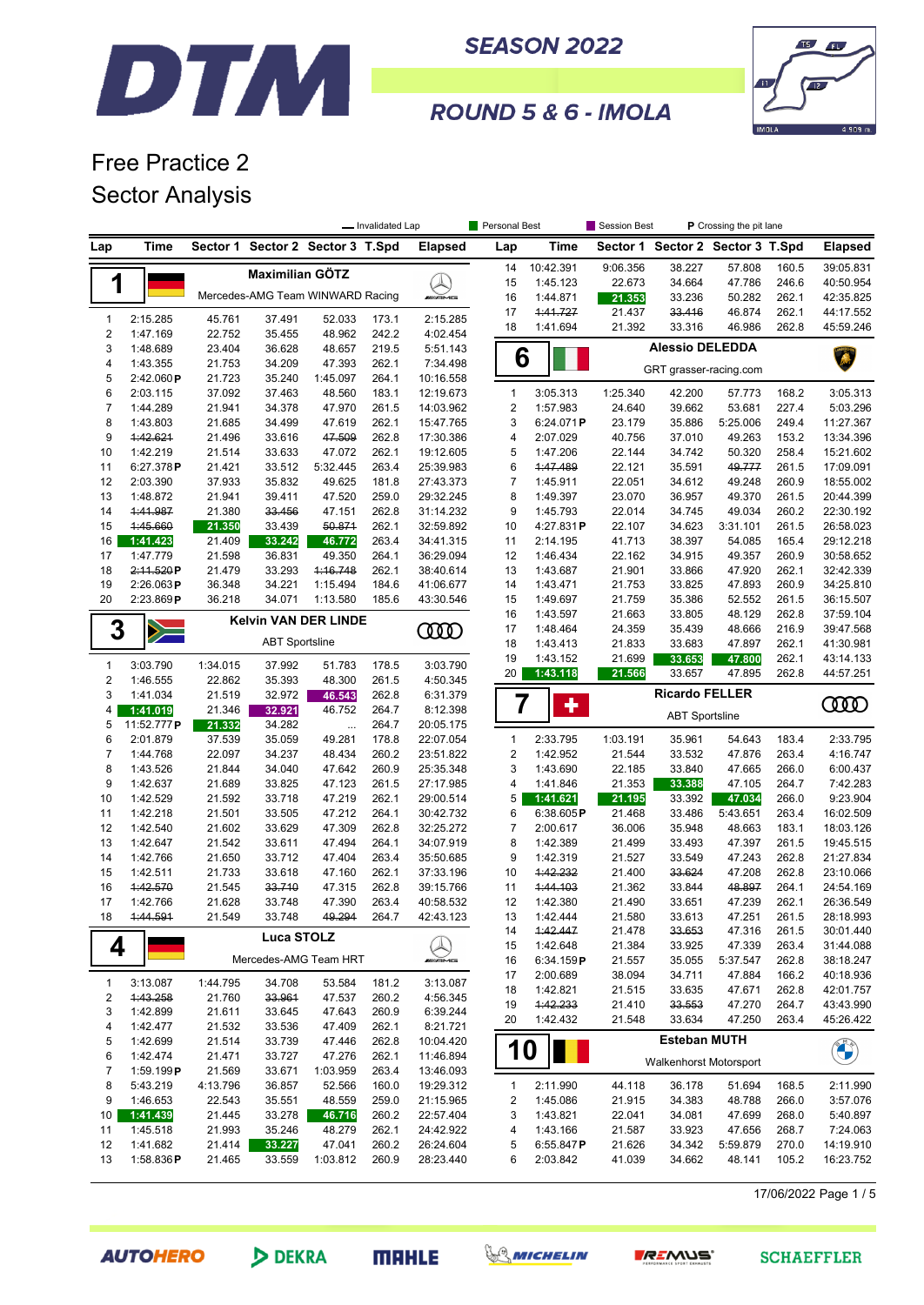



ROUND 5 & 6 - IMOLA

### Free Practice 2 Sector Analysis

|                |                           |                    |                                    |                  | - Invalidated Lap |                   | Personal Best                |                      | Session Best              | P Crossing the pit lane |                                  |                |                      |
|----------------|---------------------------|--------------------|------------------------------------|------------------|-------------------|-------------------|------------------------------|----------------------|---------------------------|-------------------------|----------------------------------|----------------|----------------------|
| Lap            | Time                      |                    | Sector 1 Sector 2 Sector 3 T.Spd   |                  |                   | <b>Elapsed</b>    | Lap                          | Time                 |                           |                         | Sector 1 Sector 2 Sector 3 T.Spd |                | <b>Elapsed</b>       |
| $\overline{7}$ | 1:46.914                  | 24.319             | 34.066                             | 48.529           | 268.0             | 18:10.666         | 10                           | 2:11.891P            | 21.693                    | 33.832                  | 1:16.366                         | 264.7          | 23:51.876            |
| 8              | 1:43.110                  | 21.559             | 33.862                             | 47.689           | 267.3             | 19:53.776         | 11                           | 2:30.191P            | 36.707                    | 35.146                  | 1:18.338                         | 183.1          | 26:22.067            |
| 9              | 5:33.039P                 | 21.740             | 34.183                             | 4:37.116         | 267.3             | 25:26.815         | 12                           | 10:51.263P           | 38.215                    | 35.075                  | 9:37.973                         | 150.8          | 37:13.330            |
| 10             | 1:59.558                  | 37.331             | 34.485                             | 47.742           | 183.7             | 27:26.373         | 13                           | 1:59.380             | 36.720                    | 35.079                  | 47.581                           | 182.7          | 39:12.710            |
| 11             | 1:44.497                  | 21.623             | 34.492                             | 48.382           | 266.7             | 29:10.870         | 14                           | 1:43.258             | 21.772                    | 33.915                  | 47.571                           | 262.8          | 40:55.968            |
| 12             | 5:38.257P                 | 21.642             | 33.790                             | 4:42.825         | 268.0             | 34:49.127         | 15                           | 1:43.863             | 21.729                    | 33.831                  | 48.303                           | 265.4          | 42:39.831            |
| 13             | 2:03.117                  | 39.643             | 35.057                             | 48.417           | 165.6             | 36:52.244         |                              |                      |                           | <b>Rolf INEICHEN</b>    |                                  |                |                      |
| 14             | 1:42.122                  | 21.556             | 33.395                             | 47.171           | 266.0             | 38:34.366         | 19                           | 4                    |                           |                         |                                  |                |                      |
| 15             | 1:42.451                  | 21.641             | 33.337                             | 47.473           | 266.7             | 40:16.817         |                              |                      |                           | <b>GRT</b>              |                                  |                |                      |
| 16             | 1:41.885                  | 21.553             | 33.496                             | 46.836           | 268.0             | 41:58.702         | $\mathbf{1}$                 | 2:44.233             | 1:18.703                  | 35.882                  | 49.648                           | 177.0          | 2:44.233             |
| 17             | 1:42.104                  | 21.331             | 33.267                             | 47.506           | 269.3             | 43:40.806         | 2                            | 1:44.764             | 21.936                    | 34.374                  | 48.454                           | 260.2          | 4:28.997             |
|                |                           |                    | <b>Marco WITTMANN</b>              |                  |                   |                   | 3                            | 1:43.811             | 21.730                    | 34.148                  | 47.933                           | 262.1          | 6:12.808             |
| 1              | 1                         |                    |                                    |                  |                   |                   | 4                            | 1:43.550             | 21.652                    | 34.025                  | 47.873                           | 264.1          | 7:56.358             |
|                |                           |                    | Walkenhorst Motorsport             |                  |                   |                   | 5                            | 6:40.501P            | 21.686                    | 34.177                  | 5:44.638                         | 264.1          | 14:36.859            |
| $\mathbf{1}$   | 5:55.219                  | 4:26.942           | 38.550                             | 49.727           | 180.9             | 5:55.219          | 6                            | 2:39.877P            | 41.562                    | 37.114                  | 1:21.201                         | 161.0          | 17:16.736            |
| 2              | 1:45.188                  | 22.578             | 34.704                             | 47.906           | 268.0             | 7:40.407          | $\overline{7}$               | 2:05.197             | 39.006                    | 37.019                  | 49.172                           | 169.0          | 19:21.933            |
| 3              | 1:42.213                  | 21.577             | 33.470                             | 47.166           | 269.3             | 9:22.620          | 8                            | 1:44.197             | 22.478                    | 34.106                  | 47.613                           | 260.2          | 21:06.130            |
| 4              | 1:42.226                  | 21.358             | 33.597                             | 47.271           | 269.3             | 11:04.846         | 9                            | 1:42.880             | 21.809                    | 33.740                  | 47.331                           | 262.1          | 22:49.010            |
| 5              | 8:25.968P                 | 21.318             | 34.117                             | 7:30.533         | 268.7             | 19:30.814         | 10                           | 1:42.374             | 21.524                    | 33.806                  | 47.044                           | 262.8          | 24:31.384            |
| 6              | 2:04.162                  | 40.647             | 35.463                             | 48.052           | 102.7             | 21:34.976         | 11                           | 8:27.028P            | 21.618                    | 33.669                  | 7:31.741                         | 262.1          | 32:58.412            |
| 7              | 1:43.770                  | 21.208             | 33.465                             | 49.097           | 270.0             | 23:18.746         | 12                           | 2:24.560P            | 36.312                    | 34.005                  | 1:14.243                         | 184.0          | 35:22.972            |
| 8              | 1:42.271                  | 21.335             | 33.575                             | 47.361           | 272.0             | 25:01.017         | 13                           | 2:01.890             | 37.378                    | 34.910                  | 49.602                           | 180.9          | 37:24.862            |
| 9              | 6:57.103P                 | 21.331             | 33.451                             | 6:02.321         | 269.3             | 31:58.120         | 14                           | 1:45.038             | 22.508                    | 34.063                  | 48.467                           | 260.2          | 39:09.900            |
| 10             | 2:10.451                  | 38.938             | 37.456                             | 54.057           | 175.0             | 34:08.571         | 15                           | 1:44.230             | 21.797                    | 33.354                  | 49.079                           | 262.1          | 40:54.130            |
| 11             | 1:50.314                  | 24.751             | 37.068                             | 48.495           | 224.1             | 35:58.885         | 16                           | 1:41.997             | 21.550                    | 33.313                  | 47.134                           | 264.1          | 42:36.127            |
| 12             | 1:41.268                  | 21.105             | 33.273                             | 46.890           | 268.7             | 37:40.153         | 17                           | 1:46.015             | 21.681                    | 36.955                  | 47.379                           | 266.7          | 44:22.142            |
| 13             | 1:41.310                  | 21.062             | 33.299                             | 46.949           | 270.0             | 39:21.463         | 18                           | 1:42.107             | 21.458                    | 33.304                  | 47.345                           | 264.1          | 46:04.249            |
| 14             | 2:13.605P                 | 22.063             | 35.512                             | 1:16.030         | 269.3             | 41:35.068         |                              |                      |                           | <b>Lucas AUER</b>       |                                  |                |                      |
|                | <b>Dev GORE</b>           |                    |                                    | 0000             | 22                |                   |                              |                      | Mercedes-AMG Team WINWARD |                         | Q<br><i>ani</i> ans              |                |                      |
|                | 12<br><b>Team Rosberg</b> |                    |                                    |                  |                   |                   |                              |                      |                           |                         |                                  |                |                      |
|                |                           |                    |                                    |                  |                   | 3:35.797          | $\mathbf{1}$                 | 3:42.295             | 2:11.993                  | 35.928                  | 54.374                           | 154.1          | 3:42.295             |
| 1<br>2         | 3:35.797                  | 1:57.070<br>26.389 | 44.415<br>37.979                   | 54.312<br>51.485 | 141.5<br>257.1    | 5:31.650          | $\overline{\mathbf{c}}$<br>3 | 1:46.998<br>1:43.553 | 22.554                    | 34.465<br>34.267        | 49.979<br>47.608                 | 255.3<br>262.8 | 5:29.293             |
| 3              | 1:55.853<br>1:42.961      | 21.999             | 33.611                             | 47.351           | 264.1             | 7:14.611          | 4                            | 1:42.489             | 21.678<br>21.612          | 33.677                  | 47.200                           | 263.4          | 7:12.846<br>8:55.335 |
| 4              | 1:47.942                  | 21.357             | 33.226                             | 53.359           | 267.3             | 9:02.553          | 5                            | 5:53.241P            | 21.619                    | 33.764                  | 4:57.858                         | 262.1          | 14:48.576            |
| 5              | 1:41.849                  | 21.586             | 33.315                             | 46.948           | 265.4             | 10:44.402         | 6                            | 2:05.676             | 37.035                    | 36.737                  | 51.904                           | 183.7          | 16:54.252            |
| 6              | 10:19.677P                | 21.655             | 33.313                             | 9:24.709         | 264.7             | 21:04.079         | $\overline{7}$               | 1:45.245             | 22.079                    | 34.204                  | 48.962                           | 260.9          | 18:39.497            |
| $\overline{7}$ | 2:16.373                  | 41.041             | 40.584                             | 54.748           | 153.4             | 23:20.452         | 8                            | 1:42.822             | 21.592                    | 33.676                  | 47.554                           | 262.8          | 20:22.319            |
| 8              | 1:47.082                  | 23.179             | 35.557                             | 48.346           | 262.8             | 25:07.534         | 9                            | 6:43.058P            | 21.744                    | 34.559                  | 5:46.755                         | 261.5          | 27:05.377            |
| 9              | 1:41.512                  | 21.597             | 33.161                             | 46.754           | 263.4             | 26:49.046         | 10                           | 2:04.318             | 39.181                    | 35.922                  | 49.215                           | 170.1          | 29:09.695            |
| 10             | 1:44.545                  | 21.565             | 34.024                             | 48.956           | 263.4             | 28:33.591         | 11                           | 1:48.092             | 23.111                    | 34.781                  | 50.200                           | 260.2          | 30:57.787            |
| 11             | 1:42.306                  | 21.541             | 33.147                             | 47.618           | 263.4             | 30:15.897         | 12                           | 1:50.243             | 21.475                    | 33.974                  | 54.794                           | 262.1          | 32:48.030            |
| 12             | 1:44.974                  | 21.770             | 34.999                             | 48.205           | 262.1             | 32:00.871         | 13                           | 1:41.508             | 21.487                    | 33.178                  | 46.843                           | 262.1          | 34:29.538            |
| 13             | 1:41.771                  | 21.493             | 33.026                             | 47.252           | 264.1             | 33:42.642         | 14                           | 1:45.032             | 21.439                    | 33.424                  | 50.169                           | 263.4          | 36:14.570            |
| 14             | 5:26.573 $P$              | 21.843             | 36.584                             | 4:28.146         | 264.7             | 39:09.215         | 15                           | 2:13.460P            | 21.505                    | 33.469                  | 1:18.486                         | 262.1          | 38:28.030            |
| 15             | 2:05.963                  | 39.549             | 37.694                             | 48.720           | 171.2             | 41:15.178         | 16                           | 2:28.812P            | 37.870                    | 35.070                  | 1:15.872                         | 170.9          | 40:56.842            |
| 16             | 1:44.122                  | 21.546             | 34.210                             | 48.366           | 264.7             | 42:59.300         |                              |                      |                           | <b>Thomas PREINING</b>  |                                  |                |                      |
| 17             | 1:44.018                  | 21.381             | 33.139                             | 49.498           | 265.4             | 44:43.318         | 24                           |                      |                           |                         |                                  |                | 美人                   |
|                |                           |                    | <b>Maximilian BUHK</b>             |                  |                   |                   |                              |                      |                           | KÜS Team Bernhard       |                                  |                | PORSCHE              |
| 18             |                           |                    | Mercedes-AMG Team Mücke Motorsport |                  |                   | <u>I</u><br>Amans | 1                            | 2:05.585             | 38.969                    | 35.230                  | 51.386                           | 118.9          | 2:05.585             |
|                |                           |                    |                                    |                  |                   |                   | 2                            | 1:47.311             | 21.871                    | 33.885                  | 51.555                           | 259.6          | 3:52.896             |
| 1              | 2:14.361                  | 43.289             | 38.598                             | 52.474           | 147.9             | 2:14.361          | 3                            | 1:42.668             | 21.859                    | 33.594                  | 47.215                           | 260.9          | 5:35.564             |
| 2              | 1:44.725                  | 22.110             | 34.653                             | 47.962           | 259.6             | 3:59.086          | 4                            | 1:42.854             | 21.652                    | 33.957                  | 47.245                           | 264.7          | 7:18.418             |
| 3              | 1:44.383                  | 22.049             | 34.426                             | 47.908           | 264.1             | 5:43.469          | 5                            | 1:41.905             | 21.431                    | 33.498                  | 46.976                           | 263.4          | 9:00.323             |
| 4              | 1:43.606                  | 21.856             | 34.056                             | 47.694           | 265.4             | 7:27.075          | 6                            | 1:58.253P            | 21.511                    | 33.642                  | 1:03.100                         | 262.8          | 10:58.576            |
| 5              | 6:57.809P                 | 22.897             | 34.289                             | 6:00.623         | 265.4             | 14:24.884         | 7                            | 5:42.187             | 4:12.749                  | 37.798                  | 51.640                           | 177.6          | 16:40.763            |
| 6              | 2:05.952                  | 39.152             | 36.843                             | 49.957           | 149.4             | 16:30.836         | 8                            | 1:43.012             | 21.609                    | 34.136                  | 47.267                           | 261.5          | 18:23.775            |
| 7              | 1:43.231                  | 21.818             | 33.976                             | 47.437           | 261.5             | 18:14.067         | 9                            | 1:41.246             | 21.399                    | 33.116                  | 46.731                           | 257.8          | 20:05.021            |
| 8              | 1:42.760                  | 21.673             | 33.674                             | 47.413           | 264.7             | 19:56.827         | 10                           | 1:41.238             | 21.408                    | 33.259                  | 46.571                           | 261.5          | 21:46.259            |
| 9              | 4:43.158                  | 21.677             | 33.924                             | 47.557           | 264.7             | 21:39.985         | 11                           | 3:02.896P            | 21.363                    | 33.331                  | 2:08.202                         | 264.7          | 24:49.155            |
|                |                           |                    |                                    |                  |                   |                   |                              |                      |                           |                         |                                  |                |                      |

17/06/2022 Page 2 / 5

**AUTOHERO** 

DEKRA





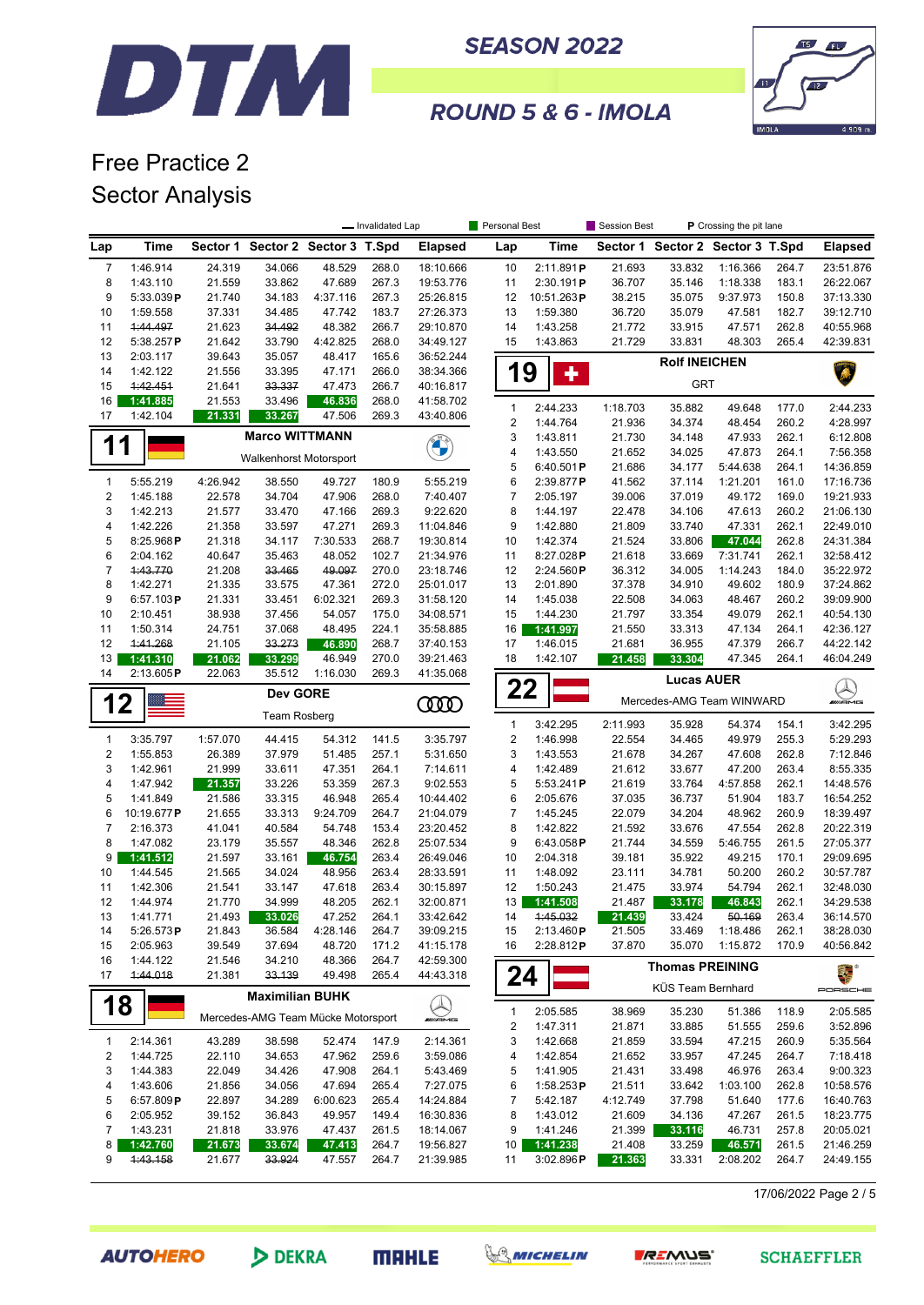



ROUND 5 & 6 - IMOLA

## Free Practice 2 Sector Analysis

|                     |                         |                  |                                  |                  | - Invalidated Lap |                                        | Personal Best         |                      | Session Best       |                                  | P Crossing the pit lane |                |                           |
|---------------------|-------------------------|------------------|----------------------------------|------------------|-------------------|----------------------------------------|-----------------------|----------------------|--------------------|----------------------------------|-------------------------|----------------|---------------------------|
| Lap                 | <b>Time</b>             |                  | Sector 1 Sector 2 Sector 3 T.Spd |                  |                   | <b>Elapsed</b>                         | Lap                   | <b>Time</b>          |                    | Sector 1 Sector 2 Sector 3 T.Spd |                         |                | <b>Elapsed</b>            |
| 12                  | 7:51.081                | 6:29.805         | 33.968                           | 47.308           | 184.0             | 32:40.236                              | 13                    | 1:41.598             | 21.178             | 33.411                           | 47.009                  | 272.0          | 33:53.178                 |
| 13                  | 1:41.942                | 21.735           | 33.426                           | 46.781           | 255.3             | 34:22.178                              | 14                    | 3:52.128P            | 21.324             | 34.204                           | 2:56.600                | 271.4          | 37:45.306                 |
| 14                  | 2:01.450P               | 21.455           | 33.325                           | 4:06.670         | 263.4             | 36:23.628                              | 15                    | 1:58.924             | 37.948             | 33.719                           | 47.257                  | 128.3          | 39:44.230                 |
| 15                  | 4:01.225                | 2:35.540         | 33.829                           | 51.856           | 185.9             | 40:24.853                              | 16                    | 1:42.585             | 21.298             | 33.861                           | 47.426                  | 271.4          | 41:26.815                 |
| 16<br>17            | 1:42.202<br>1:45.292    | 21.515<br>21.401 | 33.462<br>35.945                 | 47.225<br>47.946 | 262.1<br>265.4    | 42:07.055<br>43:52.347                 | 17<br>18              | 1:42.075<br>1:42.162 | 21.305<br>21.356   | 33.484<br>33.544                 | 47.286<br>47.262        | 272.0<br>270.7 | 43:08.890<br>44:51.052    |
| 18                  | 1:41.955                | 21.521           | 33.522                           | 46.912           | 264.7             | 45:34.302                              |                       |                      |                    |                                  |                         |                |                           |
|                     |                         |                  | <b>Philipp ENG</b>               |                  |                   |                                        | 33                    |                      |                    | René RAST                        |                         |                | ŒŒ                        |
| 25                  |                         |                  | <b>Schubert Motorsport</b>       |                  |                   |                                        |                       |                      |                    | Team ABT                         |                         |                |                           |
|                     |                         |                  |                                  |                  |                   |                                        | 1                     | 2:36.339             | 1:13.037           | 34.736                           | 48.566                  | 179.7          | 2:36.339                  |
| 1                   | 2:54.403                | 1:28.903         | 36.197                           | 49.303           | 169.8             | 2:54.403                               | $\mathbf 2$           | 1:43.300             | 21.829             | 33.751                           | 47.720                  | 262.8          | 4:19.639                  |
| $\overline{2}$<br>3 | 1:43.474<br>1:42.775    | 21.973<br>21.588 | 33.964<br>33.768                 | 47.537<br>47.419 | 267.3<br>268.0    | 4:37.877<br>6:20.652                   | 3<br>4                | 1:42.736<br>1:43.190 | 21.576<br>21.524   | 33.760<br>33.829                 | 47.400<br>47.837        | 264.7<br>266.0 | 6:02.375<br>7:45.565      |
| 4                   | 1:42.503                | 21.519           | 33.597                           | 47.387           | 268.7             | 8:03.155                               | 5                     | 1:42.588             | 21.471             | 33.657                           | 47.460                  | 266.0          | 9:28.153                  |
| 5                   | 1:42.760                | 21.361           | 33.896                           | 47.503           | 270.0             | 9:45.915                               | 6                     | 1:42.033             | 21.459             | 33.465                           | 47.109                  | 263.4          | 11:10.186                 |
| 6                   | 4:40.487P               | 21.412           | 34.051                           | 3:45.024         | 269.3             | 14:26.402                              | $\boldsymbol{7}$      | 1:42.822             | 21.612             | 33.918                           | 47.292                  | 262.8          | 12:53.008                 |
| 7                   | 2:08.420                | 39.404           | 35.427                           | 53.589           | 175.6             | 16:34.822                              | 8                     | 1:42.575             | 21.549             | 33.650                           | 47.376                  | 263.4          | 14:35.583                 |
| 8                   | 1:41.848                | 21.486           | 33.363                           | 46.999           | 269.3             | 18:16.670                              | 9                     | 1:42.504             | 21.539             | 33.524                           | 47.441                  | 263.4          | 16:18.087                 |
| 9                   | 1:41.086                | 21.027           | 33.255                           | 46.804           | 270.7             | 19:57.756                              | 10                    | 1:42.372             | 21.579             | 33.563                           | 47.230                  | 262.1          | 18:00.459                 |
| 10                  | 1:52.871                | 21.451           | 37.884                           | 53.536           | 272.7             | 21:50.627                              | 11                    | 1:42.485             | 21.558             | 33.826                           | 47.101                  | 262.8          | 19:42.944                 |
| 11                  | 8:55.705P               | 21.250           | 33.802                           | 8:00.653         | 270.7             | 30:46.332                              | 12                    | 1:42.472             | 21.517             | 33.664                           | 47.291                  | 264.1          | 21:25.416                 |
| 12                  | 2:07.256                | 36.895           | 35.255                           | 55.106           | 183.4             | 32:53.588                              | 13                    | 1:42.433             | 21.509             | 33.720                           | 47.204                  | 262.8          | 23:07.849                 |
| 13                  | 1:42.039                | 21.526           | 33.478                           | 47.035           | 268.7             | 34:35.627                              | 14                    | 1:42.482             | 21.481             | 33.642                           | 47.359                  | 264.1          | 24:50.331                 |
| 14                  | 1:41.748                | 21.250           | 33.475                           | 47.023           | 270.0             | 36:17.375                              | 15                    | 13:10.621P           | 21.636             | 33.776                           | $\ddotsc$               | 263.4          | 38:00.952                 |
| 15                  | 1:41.850                | 21.187           | 33.624                           | 47.039           | 270.7             | 37:59.225                              | 16                    | 2:07.500             | 41.078             | 36.356                           | 50.066                  | 130.6          | 40:08.452                 |
| 16                  | 1:42.020                | 21.333           | 33.456                           | 47.231           | 270.0             | 39:41.245                              | 17                    | 1:41.793             | 21.603             | 33.272                           | 46.918                  | 260.2          | 41:50.245                 |
| 17                  | 1:42.290                | 21.466           | 33.613                           | 47.211           | 269.3             | 41:23.535                              | 18                    | 1:41.093             | 21.359             | 33.115                           | 46.619                  | 264.7          | 43:31.338                 |
|                     | <b>David SCHUMACHER</b> |                  |                                  |                  |                   |                                        |                       |                      | <b>Arjun MAINI</b> |                                  |                         |                |                           |
| 27                  |                         |                  | Mercedes-AMG Team WINWARD        |                  |                   | $\bigotimes_{\mathbf{m}\in\mathbb{N}}$ | 36<br>$^{\circ}$      |                      |                    | Mercedes-AMG Team HRT            |                         |                | $\bigotimes_{\mathbb{Z}}$ |
| $\mathbf{1}$        | 2:23.950                | 52.969           | 38.319                           | 52.662           | 157.4             | 2:23.950                               | $\mathbf{1}$          | 2:31.907             | 1:02.336           | 36.503                           | 53.068                  | 180.6          | 2:31.907                  |
| $\overline{2}$      | 1:52.458                | 23.754           | 36.353                           | 52.351           | 240.5             | 4:16.408                               | $\mathbf 2$           | 1:45.823             | 22.121             | 34.294                           | 49.408                  | 257.8          | 4:17.730                  |
| 3                   | 1:49.871                | 22.374           | 36.838                           | 50.659           | 258.4             | 6:06.279                               | 3                     | 1:44.017             | 21.962             | 33.990                           | 48.065                  | 262.1          | 6:01.747                  |
| 4                   | 1:43.934                | 21.898           | 34.117                           | 47.919           | 261.5             | 7:50.213                               | 4                     | 1:59.946P            | 21.712             | 33.884                           | 1:04.350                | 262.8          | 8:01.693                  |
| 5                   | 1:43.775                | 21.788           | 33.948                           | 48.039           | 259.0             | 9:33.988                               | 5                     | 6:33.072             | 5:04.617           | 37.202                           | 51.253                  | 156.5          | 14:34.765                 |
| 6                   | 1:43.806                | 21.932           | 34.021                           | 47.853           | 259.0             | 11:17.794                              | 6                     | 1:47.914             | 24.765             | 34.917                           | 48.232                  | 201.5          | 16:22.679                 |
| $\overline{7}$      | 6:09.180P               | 21.901           | 34.154                           | 5:13.125         | 261.5             | 17:26.974                              | $\overline{7}$        | 1:42.381             | 21.657             | 33.531                           | 47.193                  | 259.0          | 18:05.060                 |
| 8                   | 2:12.053                | 40.287           | 38.869                           | 52.897           | 170.3             | 19:39.027                              | 8                     | 1:42.282             | 21.461             | 33.564                           | 47.257                  | 262.1          | 19:47.342                 |
| 9                   | 1:53.437                | 24.223           | 38.417                           | 50.797           | 226.9             | 21:32.464                              | 9                     | 1:56.202             | 22.515             | 37.939                           | 55.748                  | 261.5          | 21:43.544                 |
| 10                  | 1:44.091                | 21.777           | 34.214                           | 48.100           | 259.6             | 23:16.555                              | 10                    | 1:42.459             | 21.593             | 33.615                           | 47.251                  | 260.9          | 23:26.003                 |
| 11                  | 11:35.670P              | 21.842           | 34.568                           |                  | 259.0             | 34:52.225                              | 11                    | 1:59.113P            | 21.750             | 33.992                           | 1:03.371                | 261.5          | 25:25.116                 |
| 12                  | 2:10.249                | 39.986           | 38.168                           | 52.095           | 174.5             | 37:02.474                              | 12                    | 7:02.304             | 5:37.725           | 36.510                           | 48.069                  | 159.1          | 32:27.420                 |
| 13                  | 1:49.291                | 23.870           | 35.772                           | 49.649           | 233.8             | 38:51.765                              | 13                    | 1:42.542             | 21.688             | 33.543                           | 47.311                  | 259.6          | 34:09.962                 |
| 14                  | 1:42.354                | 21.675           | 33.472                           | 47.207           | 257.1             | 40:34.119                              | 14                    | 1:59.903P            | 21.736             |                                  | 33.629 1:04.538         | 262.1          | 36:09.865                 |
| 15                  | 1:49.318                | 21.660           | 36.904                           | 50.754           | 260.9             | 42:23.437                              | 15                    | 4:10.889             | 2:39.553           | 37.250                           | 54.086                  | 170.9          | 40:20.754                 |
|                     |                         |                  | <b>Sheldon VAN DER LINDE</b>     |                  |                   |                                        | 16                    | 1:45.661             | 22.696             | 34.946                           | 48.019                  | 258.4          | 42:06.415                 |
| 31                  | $\geq$                  |                  | Schubert Motorsport              |                  |                   | <b>CONTROL</b>                         | 17<br>18 <sup>1</sup> | 1:41.980<br>1:41.854 | 21.504<br>21.427   | 33.274<br>33.374                 | 47.202<br>47.053        | 261.5<br>260.9 | 43:48.395<br>45:30.249    |
|                     |                         |                  |                                  |                  |                   |                                        |                       |                      |                    |                                  |                         |                |                           |
| 1                   | 2:28.702                | 1:02.485         | 35.591                           | 50.626           | 182.4             | 2:28.702                               | 37                    | ≫k<br>≫k             |                    | <b>Nick CASSIDY</b>              |                         |                | $\frac{1}{2}$             |
| 2                   | 1:46.292                | 21.856           | 34.260                           | 50.176           | 268.0             | 4:14.994                               |                       |                      |                    | AlphaTauri AF Corse              |                         |                |                           |
| 3                   | 6:54.291P               | 21.658           | 34.281                           | 5:58.352         | 268.0             | 11:09.285                              |                       |                      |                    |                                  |                         |                |                           |
| 4                   | 2:07.873                | 37.864           | 34.278                           | 55.731           | 177.0             | 13:17.158                              | 1                     | 2:09.621             | 41.535             | 37.434                           | 50.652                  | 134.0          | 2:09.621                  |
| 5                   | 1:44.333                | 22.594           | 34.166                           | 47.573           | 268.0             | 15:01.491                              | 2                     | 1:45.827             | 22.180             | 34.348                           | 49.299                  | 259.6          | 3:55.448                  |
| 6                   | 1:41.684                | 21.343           | 33.263                           | 47.078           | 268.7             | 16:43.175                              | 3                     | 1:43.617             | 21.697             | 33.818                           | 48.102                  | 261.5          | 5:39.065                  |
| 7                   | 1:41.247                | 21.183           | 33.260                           | 46.804           | 270.7             | 18:24.422                              | 4                     | 1:43.270             | 21.595             | 33.808                           | 47.867                  | 263.4          | 7:22.335                  |
| 8                   | 6:37.741P               | 21.182           | 34.020                           | 5:42.539         | 271.4             | 25:02.163                              | 5                     | 1:42.653             | 21.546             | 33.677                           | 47.430                  | 264.7          | 9:04.988                  |
| 9                   | 1:57.225                | 36.133           | 33.812                           | 47.280           | 186.2             | 26:59.388                              | 6                     | 2:00.899P            | 21.635             | 33.951                           | 1:05.313                | 263.4          | 11:05.887                 |
| 10                  | 1:48.610                | 21.393           | 33.584                           | 53.633           | 268.0             | 28:47.998                              | 7                     | 4:44.224             | 3:21.601           | 34.325                           | 48.298                  | 166.2          | 15:50.111                 |
| 11<br>12            | 1:41.555<br>1:42.027    | 21.238<br>21.293 | 33.295<br>33.413                 | 47.022<br>47.321 | 271.4<br>271.4    | 30:29.553<br>32:11.580                 | 8<br>9                | 1:43.281<br>1:44.227 | 21.829<br>22.274   | 33.715<br>34.262                 | 47.737<br>47.691        | 262.8<br>264.1 | 17:33.392<br>19:17.619    |
|                     |                         |                  |                                  |                  |                   |                                        |                       |                      |                    |                                  |                         |                |                           |

17/06/2022 Page 3 / 5



DEKRA





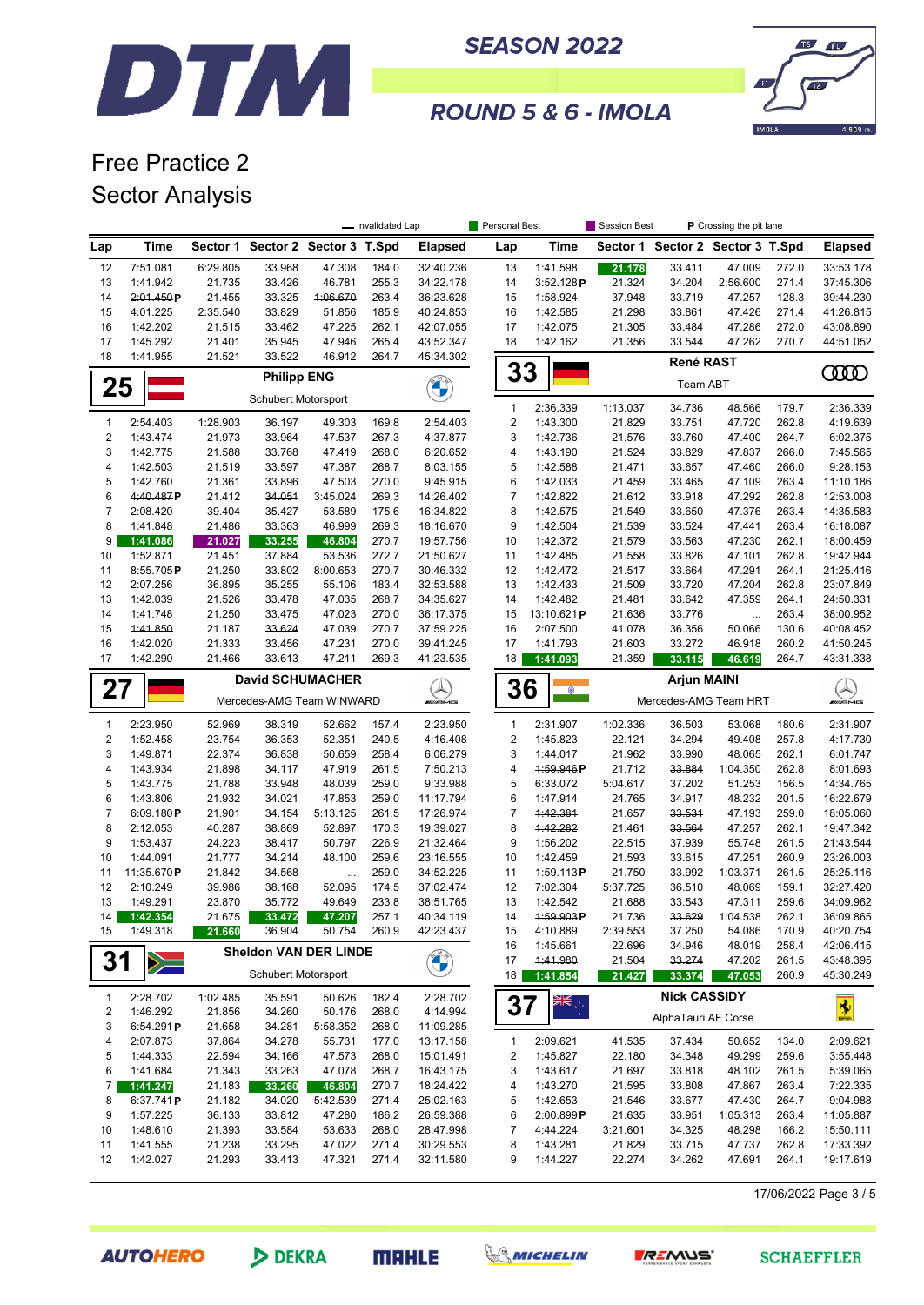



ROUND 5 & 6 - IMOLA

### Free Practice 2 Sector Analysis

|                         |                       |                  |                                  |                    | - Invalidated Lap |                        | Personal Best       |                      | <b>Session Best</b> |                                  | P Crossing the pit lane |                |                        |
|-------------------------|-----------------------|------------------|----------------------------------|--------------------|-------------------|------------------------|---------------------|----------------------|---------------------|----------------------------------|-------------------------|----------------|------------------------|
| Lap                     | Time                  |                  | Sector 1 Sector 2 Sector 3 T.Spd |                    |                   | <b>Elapsed</b>         | Lap                 | <b>Time</b>          |                     | Sector 1 Sector 2 Sector 3 T.Spd |                         |                | <b>Elapsed</b>         |
| 10                      | 1:43.059              | 21.632           | 33.709                           | 47.718             | 263.4             | 21:00.678              | 3                   | 7:40.783P            | 21.780              | 34.898                           | 6:44.105                | 264.1          | 11:45.971              |
| 11                      | 2:01.193P             | 21.739           | 34.486                           | 1:04.968           | 261.5             | 23:01.871              | 4                   | 2:03.336             | 38.443              | 36.018                           | 48.875                  | 176.2          | 13:49.307              |
| 12                      | 2:22.431              | 51.083           | 35.656                           | 55.692             | 172.8             | 25:24.302              | 5                   | 1:48.991             | 21.641              | 34.557                           | 52.793                  | 264.1          | 15:38.298              |
| 13                      | 1:42.149              | 21.588           | 33.430                           | 47.131             | 260.9             | 27:06.451              | 6                   | 1:42.271             | 21.561              | 33.488                           | 47.222                  | 262.1          | 17:20.569              |
| 14                      | 1:58.004              | 21.408           | 46.541                           | 50.055             | 262.1             | 29:04.455              | 7                   | 1:42.137             | 21.467              | 33.546                           | 47.124                  | 265.4          | 19:02.706              |
| 15                      | 1:41.871              | 21.586           | 33.203                           | 47.082             | 262.8             | 30:46.326              | 8                   | 1:47.020             | 21.497              | 33.667                           | 51.856                  | 264.7          | 20:49.726              |
| 16                      | 1:59.307P             | 21.443           | 33.516                           | 1:04.348           | 262.8             | 32:45.633              | 9                   | 5:20.435P            | 21.600              | 34.692                           | 4:24.143                | 263.4          | 26:10.161              |
| 17                      | 3:15.403              | 1:52.741         | 34.457                           | 48.205             | 184.3             | 36:01.036              | 10                  | 1:59.814             | 37.769              | 34.422                           | 47.623                  | 171.2          | 28:09.975              |
| 18                      | 1:45.141              | 21.709           | 33.879                           | 49.553             | 263.4             | 37:46.177              | 11                  | 1:42.127             | 21.534              | 33.449                           | 47.144                  | 260.9          | 29:52.102              |
| 19                      | 1:43.412              | 21.685           | 33.914                           | 47.813             | 262.1             | 39:29.589              | 12                  | 1:42.104             | 21.512              | 33.464                           | 47.128                  | 264.1          | 31:34.206              |
| 20                      | 1:43.272              | 21.597           | 33.881                           | 47.794             | 261.5             | 41:12.861              | 13                  | 1:42.246             | 21.500              | 33.591                           | 47.155                  | 262.1          | 33:16.452              |
| 21                      | 1:44.659              | 21.589           | 35.050                           | 48.020             | 263.4             | 42:57.520              | 14                  | 4:47.108P            | 21.555              | 34.571                           | 3:50.982                | 262.8          | 38:03.560              |
| 22                      | 2:03.783P             | 21.588           | 33.845                           | 1:08.350           | 263.4             | 45:01.303              | 15                  | 2:00.793             | 38.288              | 34.691                           | 47.814                  | 153.8          | 40:04.353              |
|                         |                       |                  | <b>Timo GLOCK</b>                |                    |                   |                        | 16                  | 1:42.747             | 21.461              | 33.576                           | 47.710                  | 261.5          | 41:47.100              |
| 50                      |                       |                  |                                  |                    |                   | <b>CALLES</b>          | 17                  | 1:41.893             | 21.443              | 33.546                           | 46.904                  | 265.4          | 43:28.993              |
|                         |                       |                  | Ceccato Racing                   |                    |                   |                        | 18                  | 1:42.840             | 21.384              | 33.486                           | 47.970                  | 263.4          | 45:11.833              |
| 1                       | 3:32.851              | 2:03.032         | 37.692                           | 52.127             | 184.6             | 3:32.851               | 63                  |                      |                     | <b>Mirko BORTOLOTTI</b>          |                         |                |                        |
| $\overline{\mathbf{c}}$ | 1:46.239              | 22.796           | 35.508                           | 47.935             | 260.2             | 5:19.090               |                     |                      |                     | <b>GRT</b>                       |                         |                |                        |
| 3                       | 1:42.639              | 21.479           | 33.663                           | 47.497             | 270.7             | 7:01.729               |                     |                      |                     |                                  |                         |                |                        |
| $\overline{\mathbf{4}}$ | 1:44.244              | 22.362           | 34.132                           | 47.750             | 271.4             | 8:45.973               | $\mathbf{1}$        | 3:25.829             | 1:59.911            | 36.857                           | 49.061                  | 179.1          | 3:25.829               |
| 5                       | 1:42.582              | 21.446           | 33.654                           | 47.482             | 270.0             | 10:28.555              | $\overline{2}$      | 1:45.272             | 22.124              | 35.202                           | 47.946                  | 261.5          | 5:11.101               |
| 6                       | 1:42.457              | 21.371           | 33.643                           | 47.443             | 269.3             | 12:11.012              | 3                   | 1:44.351             | 22.217              | 34.304                           | 47.830                  | 263.4          | 6:55.452               |
| $\overline{7}$          | 4:26.372P             | 21.408           | 35.268                           | 3:29.696           | 270.7             | 16:37.384              | 4                   | 1:43.151             | 21.752              | 33.833                           | 47.566                  | 265.4          | 8:38.603               |
| 8                       | 2:03.436              | 39.435           | 35.633                           | 48.368             | 184.3             | 18:40.820              | 5                   | 5:56.555P            | 25.521              | 34.890                           | 4:56.144                | 264.7          | 14:35.158              |
| 9<br>10                 | 1:43.250<br>4:27.773P | 21.581           | 34.051<br>33.945                 | 47.618             | 270.7<br>270.0    | 20:24.070<br>24:51.843 | 6<br>$\overline{7}$ | 2:12.851<br>1:47.038 | 41.993              | 36.619<br>33.395                 | 54.239<br>51.932        | 165.9<br>263.4 | 16:48.009              |
| 11                      | 2:17.685              | 21.466<br>42.872 | 41.563                           | 3:32.362<br>53.250 | 115.5             | 27:09.528              | 8                   | 1:41.360             | 21.711<br>21.337    | 33.107                           | 46.916                  | 264.7          | 18:35.047<br>20:16.407 |
| 12                      | 1:45.100              | 22.574           | 34.447                           | 48.079             | 266.0             | 28:54.628              | 9                   | 1:41.284             | 21.344              | 33.204                           | 46.736                  | 263.4          | 21:57.691              |
| 13                      | 4:41.230              | 21.098           | 33.168                           | 46.964             | 271.4             | 30:35.858              | 10                  | 4:46.594             | 21.296              | 33.083                           | 52.215                  | 265.4          | 23:44.285              |
| 14                      | 1:47.388              | 21.079           | 33.272                           | 53.037             | 271.4             | 32:23.246              | 11                  | 9:11.989P            | 21.394              | 33.137                           | 8:17.458                | 263.4          | 32:56.274              |
| 15                      | 1:41.491              | 21.090           | 33.376                           | 47.025             | 270.7             | 34:04.737              | 12                  | 1:57.598             | 36.107              | 34.219                           | 47.272                  | 183.4          | 34:53.872              |
| 16                      | 6:28.318P             | 21.461           | 35.176                           | 5:31.681           | 269.3             | 40:33.055              | 13                  | 1:42.073             | 21.573              | 33.372                           | 47.128                  | 262.8          | 36:35.945              |
| 17                      | 1:58.276              | 36.597           | 33.999                           | 47.680             | 188.2             | 42:31.331              | 14                  | 1:41.797             | 21.425              | 33.268                           | 47.104                  | 264.1          | 38:17.742              |
| 18                      | 1:42.314              | 21.315           | 33.809                           | 47.190             | 270.0             | 44:13.645              | 15                  | 1:42.004             | 21.453              | 33.384                           | 47.167                  | 264.1          | 39:59.746              |
| 19                      | 1:42.096              | 21.318           | 33.441                           | 47.337             | 270.7             | 45:55.741              | 16                  | 1:42.049             | 21.430              | 33.456                           | 47.163                  | 264.7          | 41:41.795              |
|                         |                       |                  | Nico MÜLLER                      |                    |                   |                        | 17                  | 2:08.548P            | 21.409              | 33.395                           | 1:13.744                | 263.4          | 43:50.343              |
| 51                      | ٠                     |                  | Team Rosberg                     |                    |                   | <b>COOD</b>            |                     |                      |                     |                                  |                         |                |                        |
|                         |                       |                  |                                  |                    |                   |                        | 66                  |                      | Attempto Racing     |                                  |                         |                | ഝ                      |
| $\mathbf{1}$            | 3:38.535              | 2:07.079         | 39.286                           | 52.170             | 174.5             | 3:38.535               |                     |                      |                     |                                  |                         |                |                        |
| $\overline{2}$          | 1:46.712              | 22.589           | 36.145                           | 47.978             | 261.5             | 5:25.247               | $\mathbf{1}$        | 2:18.517             | 46.883              | 37.575                           | 54.059                  | 178.2          | 2:18.517               |
| 3                       | 1:41.356              | 21.340           | 33.097                           | 46.919             | 264.1             | 7:06.603               | 2                   | 1:44.278             | 22.045              | 34.290                           | 47.943                  | 261.5          | 4:02.795               |
| 4                       | 1:40.909              | 21.307           | 32.955                           | 46.647             | 264.7             | 8:47.512               | 3                   | 2:21.042P            | 22.089              | 33.925                           | 1:25.028                | 264.7          | 6:23.837               |
| 5                       | 1:46.608              | 21.200           | 35.452                           | 49.956             | 265.4             | 10:34.120<br>22:42.958 | 4<br>5              | 2:03.844             | 39.492              | 35.408<br>33.820                 | 48.944<br>47.208        | 140.6          | 8:27.681               |
| 6<br>7                  | 12:08.838P            | 21.328           | 33.249                           |                    | 262.8             |                        |                     | 1:43.085             | 22.057<br>21.504    |                                  | 46.695                  | 263.4          | 10:10.766<br>11:52.127 |
| 8                       | 2:03.782<br>1:42.824  | 37.011<br>21.713 | 35.411<br>33.685                 | 51.360<br>47.426   | 180.6<br>260.9    | 24:46.740<br>26:29.564 | $6 \mid$<br>7       | 1:41.361<br>1:49.774 | 21.336              | 33.162<br>33.060                 | 55.378                  | 264.1<br>265.4 | 13:41.901              |
| 9                       | 1:42.695              | 21.583           | 33.675                           | 47.437             | 262.1             | 28:12.259              | 8                   | 1:41.502             | 21.420              | 33.097                           | 46.985                  | 263.4          | 15:23.403              |
| 10                      | 1:42.557              | 21.550           | 33.675                           | 47.332             | 263.4             | 29:54.816              | 9                   | 6:06.954P            | 21.398              | 33.416                           | 5:12.140                | 264.7          | 21:30.357              |
| 11                      | 1:42.818              | 21.706           | 33.749                           | 47.363             | 264.7             | 31:37.634              | 10                  | 2:05.952             | 40.160              | 36.923                           | 48.869                  | 180.0          | 23:36.309              |
| 12                      | 1:42.355              | 21.534           | 33.592                           | 47.229             | 264.7             | 33:19.989              | 11                  | 1:42.609             | 21.822              | 33.644                           | 47.143                  | 261.5          | 25:18.918              |
| 13                      | 1:42.215              | 21.502           | 33.509                           | 47.204             | 265.4             | 35:02.204              | 12                  | 1:42.976             | 21.567              | 33.854                           | 47.555                  | 263.4          | 27:01.894              |
| 14                      | 1:42.540              | 21.562           | 33.512                           | 47.466             | 264.1             | 36:44.744              | 13                  | 1:42.224             | 21.533              | 33.639                           | 47.052                  | 264.1          | 28:44.118              |
| 15                      | 4:42.536              | 21.575           | 33.628                           | 47.333             | 263.4             | 38:27.280              | 14                  | 1:42.165             | 21.576              | 33.466                           | 47.123                  | 264.1          | 30:26.283              |
| 16                      | 1:42.636              | 21.563           | 33.578                           | 47.495             | 263.4             | 40:09.916              | 15                  | 1:42.825             | 21.542              | 33.558                           | 47.725                  | 264.1          | 32:09.108              |
| 17                      | 1:43.726              | 21.516           | 33.679                           | 48.531             | 266.0             | 41:53.642              | 16                  | 1:42.162             | 21.532              | 33.541                           | 47.089                  | 266.0          | 33:51.270              |
|                         |                       |                  | <b>Mikael GRENIER</b>            |                    |                   |                        | 17                  | 1:42.406             | 21.635              | 33.642                           | 47.129                  | 265.4          | 35:33.676              |
| 55                      |                       |                  |                                  |                    |                   | Q<br>amana             | 18                  | 1:42.530             | 21.485              | 33.613                           | 47.432                  | 265.4          | 37:16.206              |
|                         |                       |                  | Mercedes-AMG Team GruppeM Racing |                    |                   |                        | 19                  | 1:42.416             | 21.591              | 33.558                           | 47.267                  | 265.4          | 38:58.622              |
| 1                       | 2:21.909              | 55.795           | 35.796                           | 50.318             | 177.9             | 2:21.909               | 20                  | 1:43.155             | 21.504              | 33.843                           | 47.808                  | 266.0          | 40:41.777              |
| 2                       | 1:43.279              | 21.730           | 33.804                           | 47.745             | 264.1             | 4:05.188               | 21                  | 1:42.471             | 21.603              | 33.738                           | 47.130                  | 264.7          | 42:24.248              |
|                         |                       |                  |                                  |                    |                   |                        | 22                  | 1:42.484             | 21.446              | 33.668                           | 47.370                  | 267.3          | 44:06.732              |

17/06/2022 Page 4 / 5

**AUTOHERO**